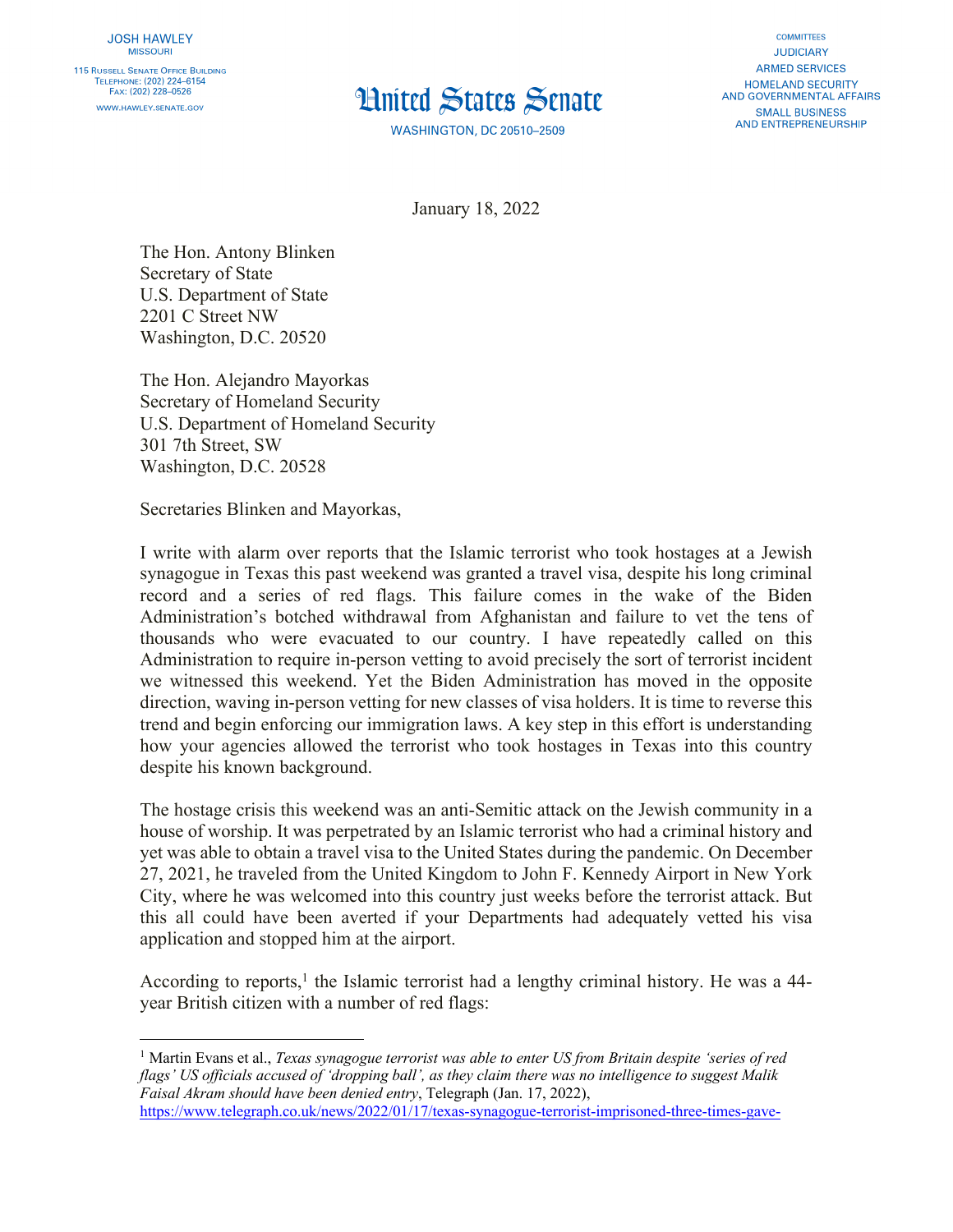- In 1996, he served a 6-month jail sentence for violent disorder following a baseball bat attack on a member of his extended family.
- In 1997, he served another jail term for destruction of private property.
- In 1999, he was jailed for harassment and, after release, jailed again for violating the terms of his release.
- In September 2001, he was banned from a local courthouse for threatening staff on multiple occasions, including on days when he was not due in court. According to reports, he would rant about the September 11 attacks.
- In 2012, he was arrested for stealing a phone and robbing a man of £5,000.
- While serving time in prison, he was reported by the prison Imam for "concerning and disruptive behavior" at Friday prayers.
- He regularly visited Pakistan and was reportedly a member of Tablighi Jamaat an Islamic organization banned in several countries and known for its ties to terrorism.
- He regularly participated in anti-Semitic demonstrations and marched for the release of terrorist prisoners held at Guantanamo Bay.

According to reports, he was also known to British intelligence and was recently a "subject of interest."2 How is anyone with this background allowed to enter our country? Indeed, that was the same reaction that the terrorist's brother and neighbors had. Either your Departments knowingly allowed entry to someone with demonstrated sympathies for terrorist organizations and predilection toward violence, or they failed to conduct even a cursory background check.

Even during the standoff with the terrorist while he was still alive, the Biden Administration was in denial that an anti-Semitic terrorist attack was underway. The FBI's Special Agent in Charge said, "We do believe from our engaging with this subject that he was singularly focused on one issue, and it was not specifically related to the Jewish community."3 An Islamic terrorist had a rabbi and other members of the congregation at gunpoint, held as hostages, in the Jewish synagogue, and yet the Biden Administration could not bring itself to recognize this abhorrent anti-Semitic attack.

The failure to adequately vet those entering our country is nothing new. The Biden Administration's botched withdrawal from Afghanistan led to the evacuation of tens of thousands of Afghans into the United States. We now know that these individuals were not adequately vetted and did not undergo in-person vetting, as recommended by the 9/11 Commission.

fake-address/; Lizzie Dearden, *Texas synagogue siege: British hostage-taker Faisal Akram 'ranted about 9/11 attacks'*, Independent (Jan. 17, 2022), https://www.independent.co.uk/news/uk/home-news/texas-

synagogue-faisal-akram-911-b1994525.html. 2 Frank Gardner et al., *Texas synagogue hostage-taker was known to MI5*, BBC (Jan. 18, 2022), https://www.bbc.com/news/uk-60038207.

<sup>3</sup> Alaa Elassar et al., *FBI identifies hostage-taker at Texas synagogue*, CNN (Jan. 17, 2022), https://lite.cnn.com/en/article/h\_3671eb9d44a1bc4530e074fd9dcdb851.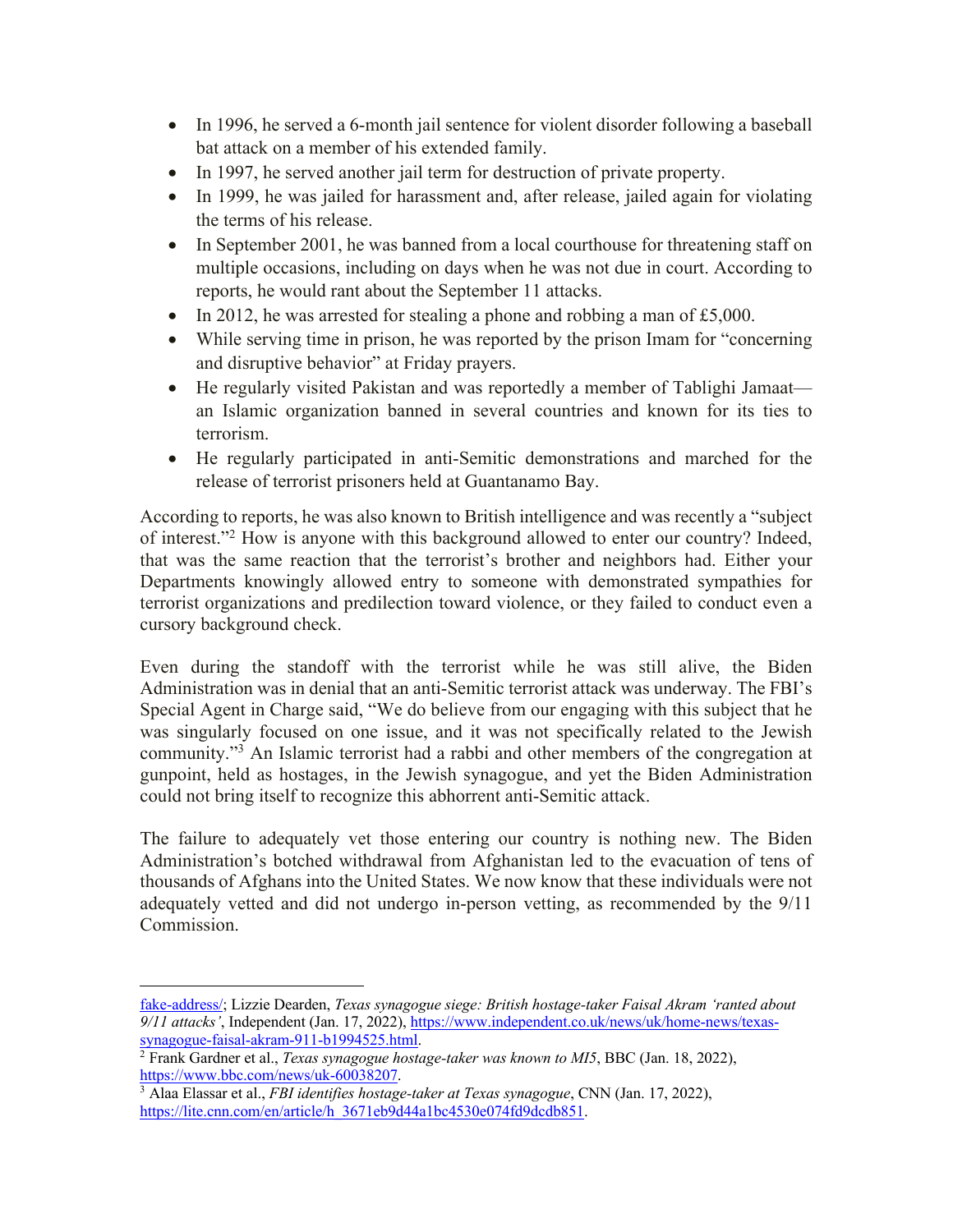I have repeatedly called on the Biden Administration to address this issue and conduct inperson vetting.

- In October 2021, I criticized the Department of Defense over revelations that the Biden Administration was more focused on packing exit planes with evacuees than conducting proper vetting.4
- On November 16, 2021, I questioned Secretary Mayorkas at a Judiciary Committee hearing over his failure to vet tens of thousands of evacuees.<sup>5</sup>
- On December 16, 2021, I wrote to Secretary Blinken with two of my Republican colleagues requesting further information regarding the vetting of Afghan refugees.6

Yet at the same time, your Departments have moved in the opposite direction, going to so far as to waive the use of in-person interviews for entire classes of visa applicants—policies that I demanded you rescind in my January 5, 2022 letter addressed to you both.<sup>7</sup>

It is past time to begin conducting in-person vetting of immigrants to this country. That is what the  $9/11$  Commission report strongly recommended. It should now be clear that this is necessary to protect U.S. citizens from terrorist attacks on U.S. soil.

So that Congress can consider remedial legislation, please provide the following information by January 21, 2022:

- 1. Did the Islamic terrorist receive an in-person interview before he was permitted entry into the United States?
- 2. Were federal agencies aware of the Islamic terrorist's criminal record when it granted his travel visa to the United States?
- 3. Was the intelligence community aware of any derogatory information on the Islamic terrorist at the time that he entered the United States?
- 4. On what basis did your Departments grant the Islamic terrorist his travel visa?

https://thefederalist.com/2021/10/26/hawley-presses-pentagon-official-on-why-administration-prioritized-

<sup>4</sup> *See, e.g.*, Jordan Boyd, *Hawley Presses Pentagon Official on Why Administration Prioritize Packing Planes Over Vetting Afghan Evacuees*, The Federalist (Oct. 26, 2021),

<sup>&</sup>lt;sup>5</sup> Hawley Grills Mayorkas on Failure to Fully Vet Afghan Refugees, Biden Border Crisis, Hawley Press Office (Nov. 16, 2021), https://www.hawley.senate.gov/hawley-grills-mayorkas-failure-fully-vet-afghanrefugees-biden-border-crisis.<br><sup>6</sup> Letter from Senators Johnson, Hawley, Scott, to Secretary Mayorkas and Secretary Blinken (Dec. 16,

<sup>2021),</sup> available at https://www.ronjohnson.senate.gov/services/files/AB9408DB-23C5-461C-ACA2-

<sup>4</sup>F1B902D06FA.<br><sup>7</sup> Letter from Sen. Hawley to Secretary Blinken and Secretary Mayorkas (Jan. 5, 2022), available at https://www.hawley.senate.gov/hawley-demands-dos-and-dhs-rescind-new-policies-eliminating-personinterviews-visa-applicants.